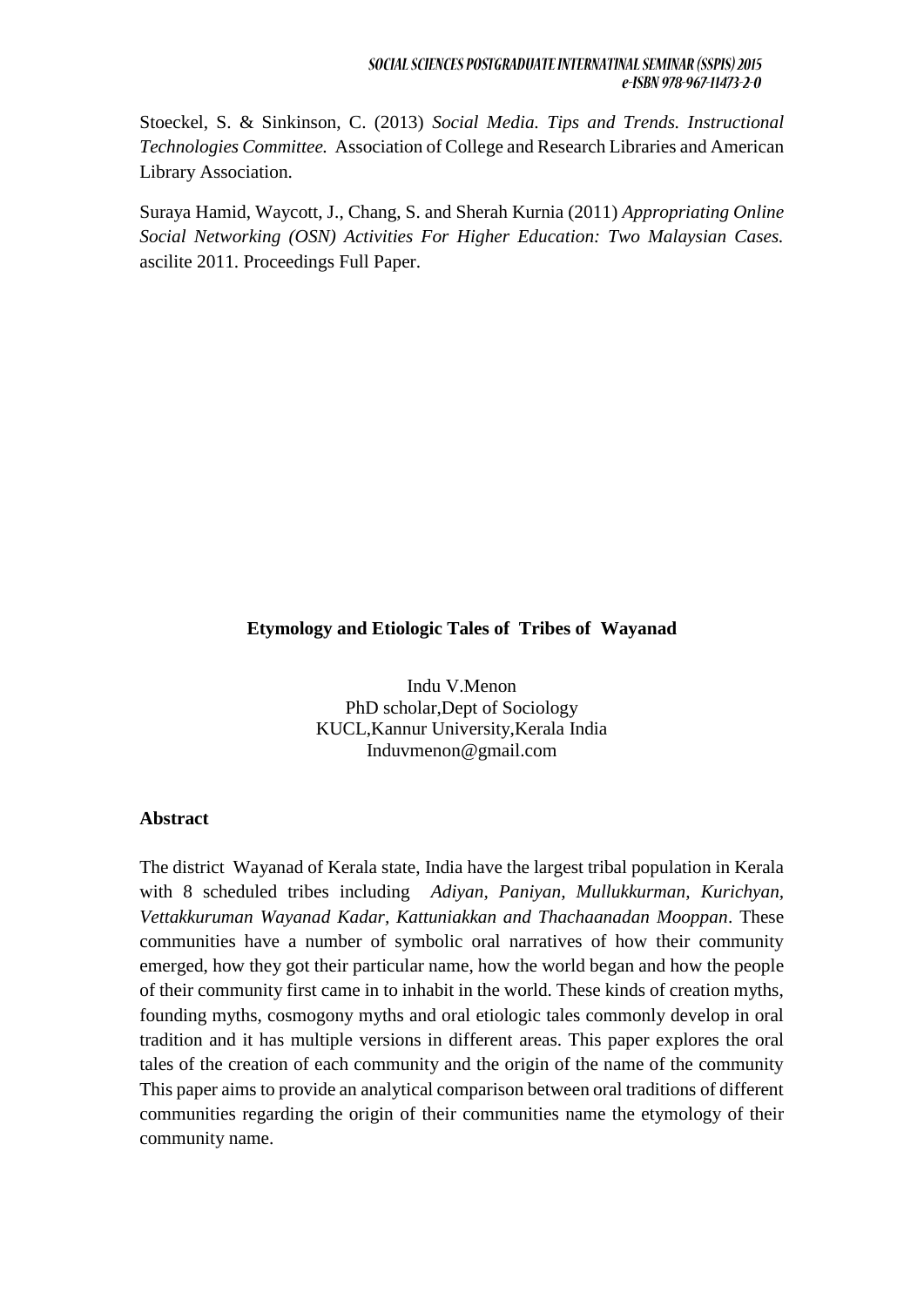**Keywords:** *Etiologic Tale, Etymology, Tribe*

## **1. Introduction**

Many theories regarding the origin of any word usually do the rounds in linguistic circles. And when the word denotes the name of a tribe or community, its etymological origins usually reflect that particular tribe or community's appearance, livelihood, social status, cultural norms, their work tools and similar innate traits. Hence the names of their tribe or community originate, based on their own assumptions of their heritage or how they are perceived by other tribes or communities. Such etymological theories are ratified when one takes a look at the names of the tribes of Kerala. This study aims to trace the etymological origins of the names of the tribe names of all the the tribes found living in Wayanad District.

## **2. Research Problem**

A community derives its name from its innate lifestyle, cultural norms and the living conditions in which it finds or establishes itself. Since this is a study which seeks to understand the etymological origins of such names, it is but natural that this study will also help us in understanding the cultural traditions, way of living, livelihood patterns and peculiar characteristics of that particular community.

A term can have many derivatives, some of which can be traced to ground realities while others could have originated due to their associations with long-held myths or versions of history that got distorted over a period of time.

There are currently 8 known Tribal communities in Wayanad. This study is part of a holistic research conducted to understand the etymological and linguistic origins of these tribes

# **3. Objectives**

- 1. To explore all the names of each community
- 2. To analyse the origin of the community name
- 3. To explore the reason behind each etymology

#### **4. Theoretical Framework**

#### **i.***.Etiologic Tale*

The Encyclopedia Britannica defines "An etiologic tale explains the origin of a custom, state of affairs, or natural feature in the human or divine world. Here we discuss some tales and myths which explain the origin of a particular community name.

# **ii.** *Etymology:*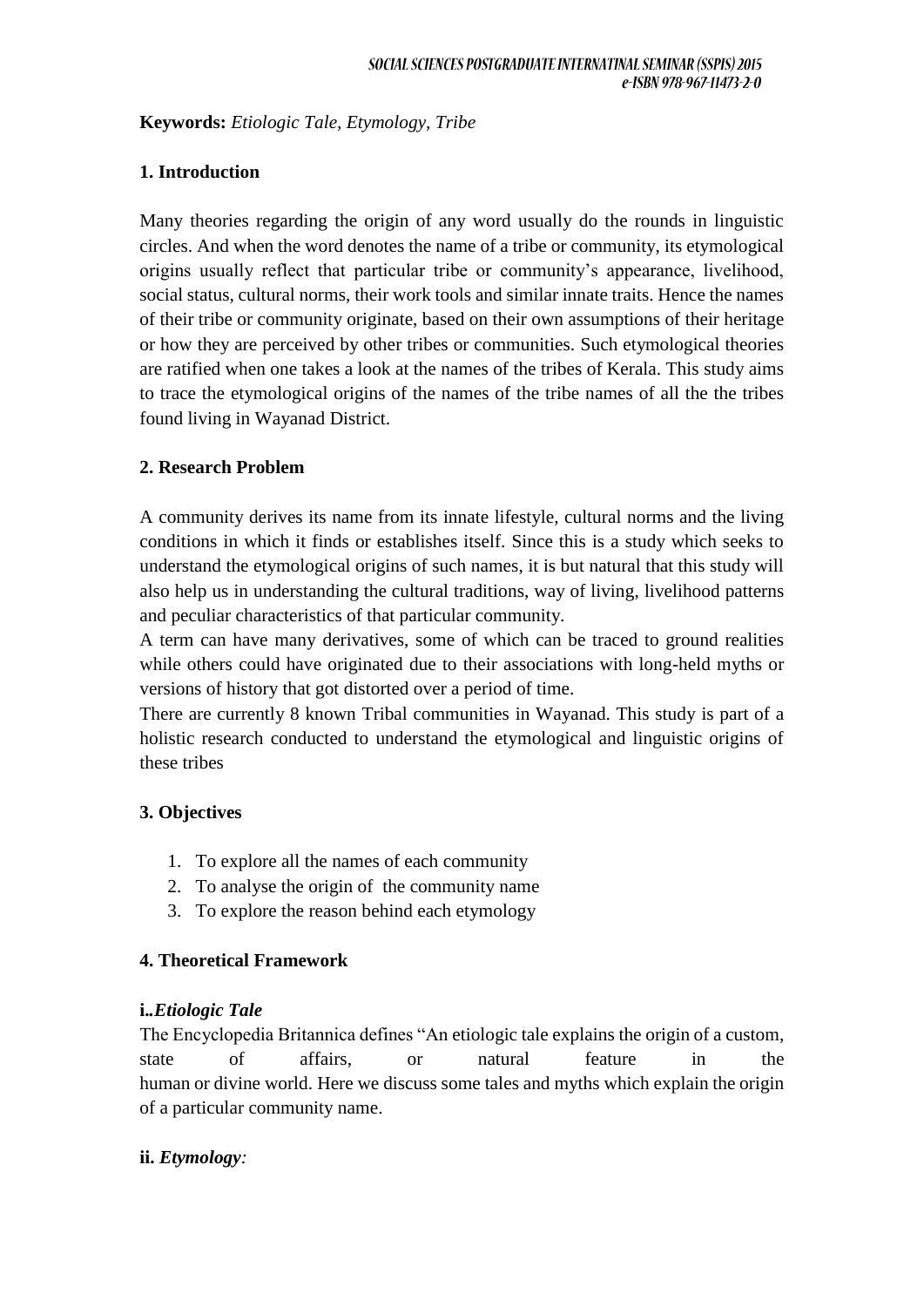*"*The origin and historical development of a linguistic form(as a word) as shown by determining its basic elements, earliest known use, and changes in form and meaning, tracing its transmission from one language to another, identifying its cognates in other languages, and reconstructing its ancestral form where possible."(www.merriamwebster.com). It is nothing other than the the history of a word.

#### **iii.** *Tribe*

"A tribe is a collection of families, bearing a common name, members to which occupy the same territory, speak the same language and observe certain taboos regarding marriage profession or occupation and have developed a well assessed system of reciprocity and mutuality of obligation." (D.N.Majumdar,1962)

#### **5. Method**

#### **i.** *The Participants*

Since the study is to analyse the etymology of the community name of each tribe, the interview was given to the headman and the age old people of each community. The communities selected for the research are 8 scheduled tribes including *Adiyan, Kattuniakkan, Kurichyan, Mullukkurman, Paniyan, Thachaanadan Mooppan, Vettakkuruman and Wayanad Kadar.*

*Adiyan***:** Adiyans are found in Bavali, Panamaram, Kattikkulam, Karamed, Thirunelli, Tholppetti, Thrissileri and Vemam of Wayanad District. A matrilineal Tribal group, who were treated as bonded slave labourers by the landlords up to 1976. Now majority of them are agricultural labourers and some of them are marginal agriculturalist. As per the socio economic survey of Scheduled Tribes was conducted during 2008 with the participation of local bodies their population is11221 (Male 5389, Female-5832. They spoke Adiya language as their mother tounge

*Kattuniakkan:* A particularly Vulnerable Tribal group distributed in Meppadi, Muttil, Padinjarethara, Pozhuthana, Thariyod, Vengappalli, Vythiri Thavinjal, Panamaram ,Begur, Noolppuzha Pulppalli, of Wanand and Karulay Nilambur , Pothukallu of Malappuram Districts. Jenu Kurumban and Ten Kurumban are the synonyms used for the Kattunayakan community. They spoke Kattunaikka language a dialect of Kannada and Malayalam. They are patrilineal and a forest dwelling, hunting and gathering community.This is the largest population among PVTG in Kerala with a total population of19995 (Male- 9953, Female-10042)

*Kurichyan:* They are distributed in Kunjom, Periya, Thirunelli and Thrissileri of Wayanad and in Kannavam Forest range in Kannur and Kozhikkod. Majority of them are agriculturalists and well versed in hunting with bows and arrows. Their dialect is known as *Kurichya* language. They are very famous for their matrilineal social organization. They are the second largest community among Scheduled Tribes with a total population of 35909 (Male- 18129, Female-17780)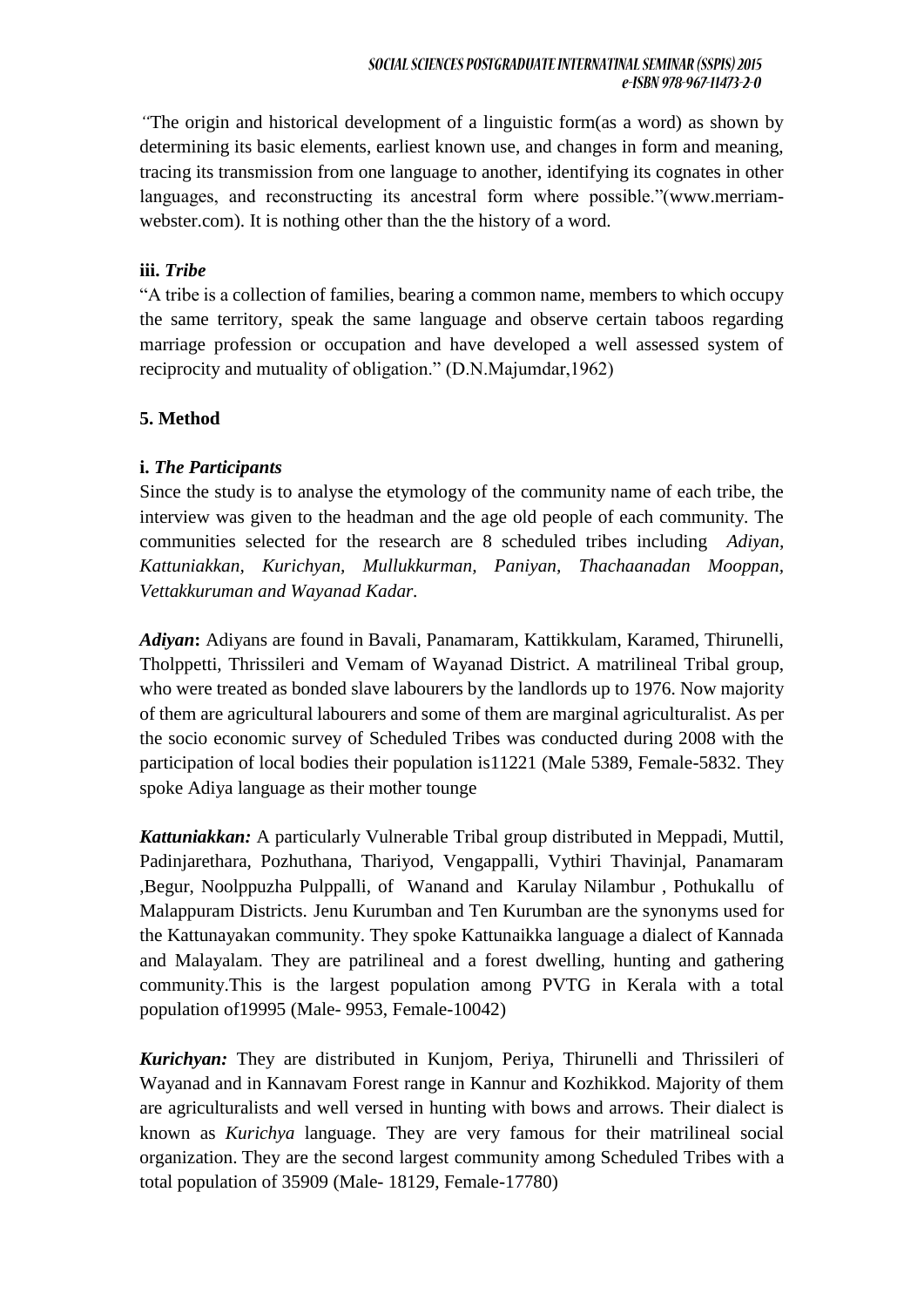*Mullukkurman:* A patrilineal and patrilocal tribal agriculturalist community found in Meenangadi, Batheri, Poothadi, Nenmeni, Meppati of Wayanad District. The community members are expert in hunting and their spoken language is *Mullukkuruma* language. The total population is 21375 (Male- 10625, female-10750)

*Paniyan:* A Patrilinial slave tribe community until 1976s Bonded labour act, distributed in Wayanad, Kannur, Kozhikkod and Malappuram. They are the largest single tribal community with a population of 92787 (Male-45112, female- 47675). Their language is a dialect known as Paniya Language and now a days they are agricultural labourers.

*Thachaanadan Mooppan:* A matrilineal community distributed in Meppadi, Ambalavayal and Kalppata of Wayanad District. In earlier days they are shifting cultivators and hunters. Now a days they earn through agricultural labour work. They are expert in carpentry and basket making. Their total population is 1649, and consists of 814 males and 835 females

*Vettakkuruman:* A patrilineal tribal community found in Begur, Tholppatti, Pulppalli of Wayanad District. They are the artisan tribes and well versed in Pottery, carpentry, blacksmithry and tools making and Basketry. Their language is known as Bettakkuruma language. The population of Vettakuruman is 6482 consisting of 3193 males and 3289 females.

*Wayanad Kadar:* They are found in Kozhikkode and Wayanad district and entirely a different generic stock from Kaders of Cochin. They are matrilineal marginal tribes with a population of 673 consists of 348 males and 325 females.

#### **ii.** *The Profile: Area of the Study*

Wayanad is situated in the Eastern portion of Northa Kerala in India. It is a picturesque of Deccan plateau situated 700 meters and 2100 above the sea level. The district is in the Western Ghats and on its side Tamilnad and Karnataka situated.Wayanad is a place with full of plantations,forest and wild life and is well known for its agricultural prosperity. The study conducted in Wayanad. The area is concentrated with different types of tribal communities and a large settler population and mainly have a tribal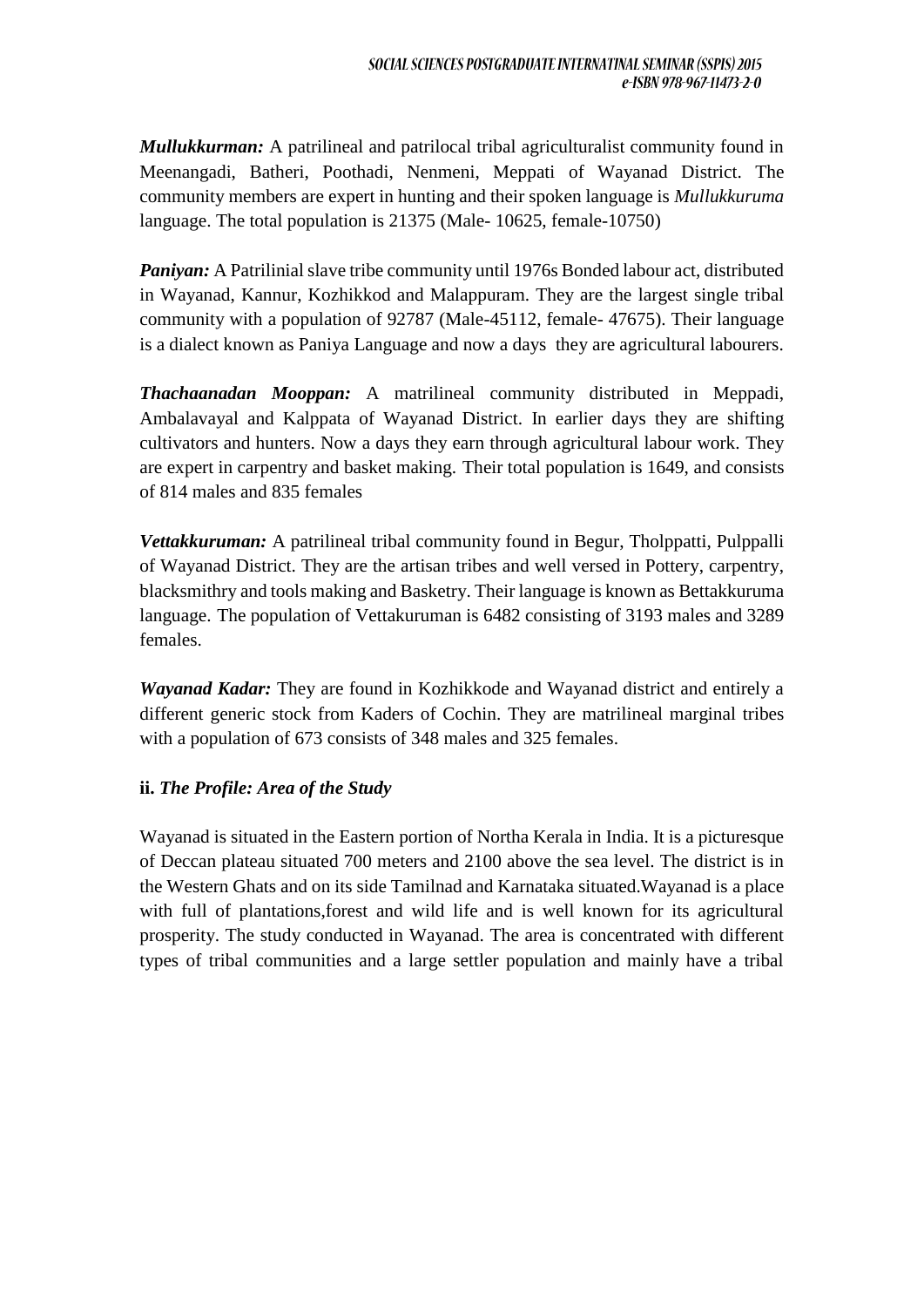

Fig. 1: Map of Wayanad District

#### **The Data Base and Methodology**

Intensive field work was done in settlement of each community to collect primary data. Along with that secondary data are collected and used for the analysis. The researcher also used observation method, interview schedule method and questionnaire method. In this particular area of study there are a lot of secondary data available. So for comprehending a conceptual frame work , use of secondary source has also been made use. Many research thesis, journals, authoritative books and articles have been reviewed and used for the content analysis. Along with the social science research methodology the researcher also used methods of etymology like comparative method, philological method and dialectological data method

#### **Research Design**

The research design is exploratory as well as descriptive in nature. The data available through content analysis of the secondary source data are found to be inadequate to carry out a comprehensive analysis of the objectives of the research. Hence and in depth primary survey was conducted.

#### **6. Results**

The community names of Kerala tribal families are endearing and curious at the same time. In addition, these names also epitomize the distinctive traits of that particular community. When the etymological origins of these names are looked into, it is seen to reflect the Place of Origin, Autochthony, Language spoken, Social status, behavioral aspects and the like.

Table 1 Showing Reason behind the Origin of Community Names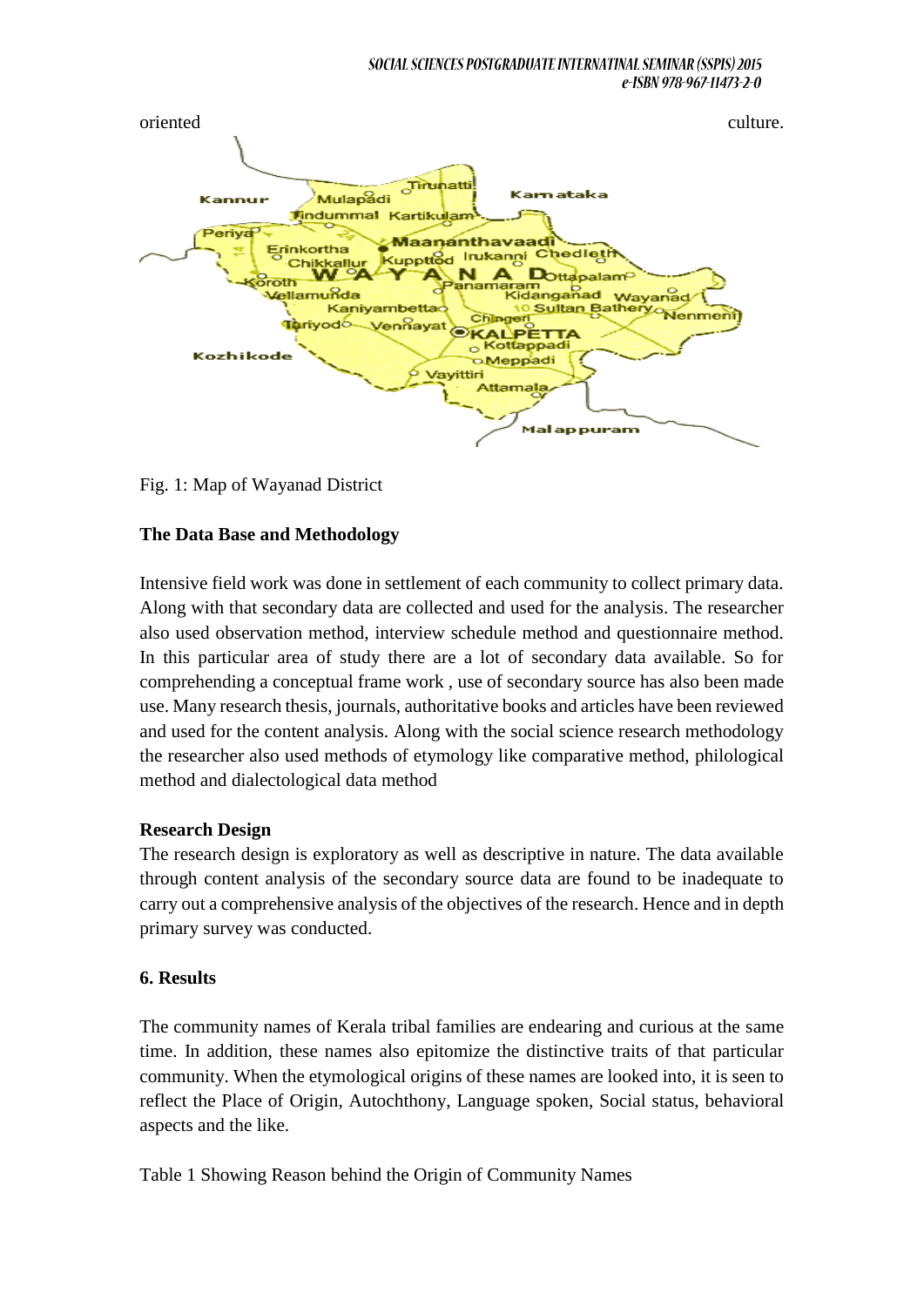| <b>Reason</b>   |                         | <b>Terms</b> used | <b>Name of the Tribe</b> |
|-----------------|-------------------------|-------------------|--------------------------|
| Habituation     | Hill                    | Mala,             | Malambandaram            |
|                 |                         | Malai,            | Malai Arayan             |
|                 |                         | Betta,            | Bettakuruba              |
|                 |                         | Kuru,             | Kuruman                  |
|                 |                         | kuricchi          | Kurichyan                |
|                 | Forest                  | Kadu              | Kadu kuruba              |
|                 |                         | Kattu             | Kattunaikkan             |
|                 |                         | Chola             | Cholanaikkan             |
|                 | Valey                   | Pathi             | Pathinaikkan             |
|                 | Land                    | Karavazhi         | Karavazhi Pulayan        |
|                 | Hilltop                 | Ul-nad            | Ulladan                  |
|                 |                         | Kudi              | Malakudiya               |
| Place of Origin |                         | Eranad            | Aranadan                 |
|                 |                         | Thachanad         | Thachanadan              |
|                 |                         | Kurumbranad       | Kurumban                 |
| Occupation      | Hunting                 | Veda              | Malavedan                |
|                 |                         |                   | Villu Vedan              |
|                 |                         | <b>Betta</b>      | Bettakuruba              |
|                 |                         | Vettuvar          | Malavettuvar             |
|                 | <b>Basket</b><br>making | Korave            | Koraga                   |
|                 | Gathering               | Then              | Then Kuruba              |
|                 |                         | Jenu              | Jenu Kuruba              |
|                 |                         | Pal               | Palkkurumban             |
|                 | Begging                 | Erav              | Eravaller                |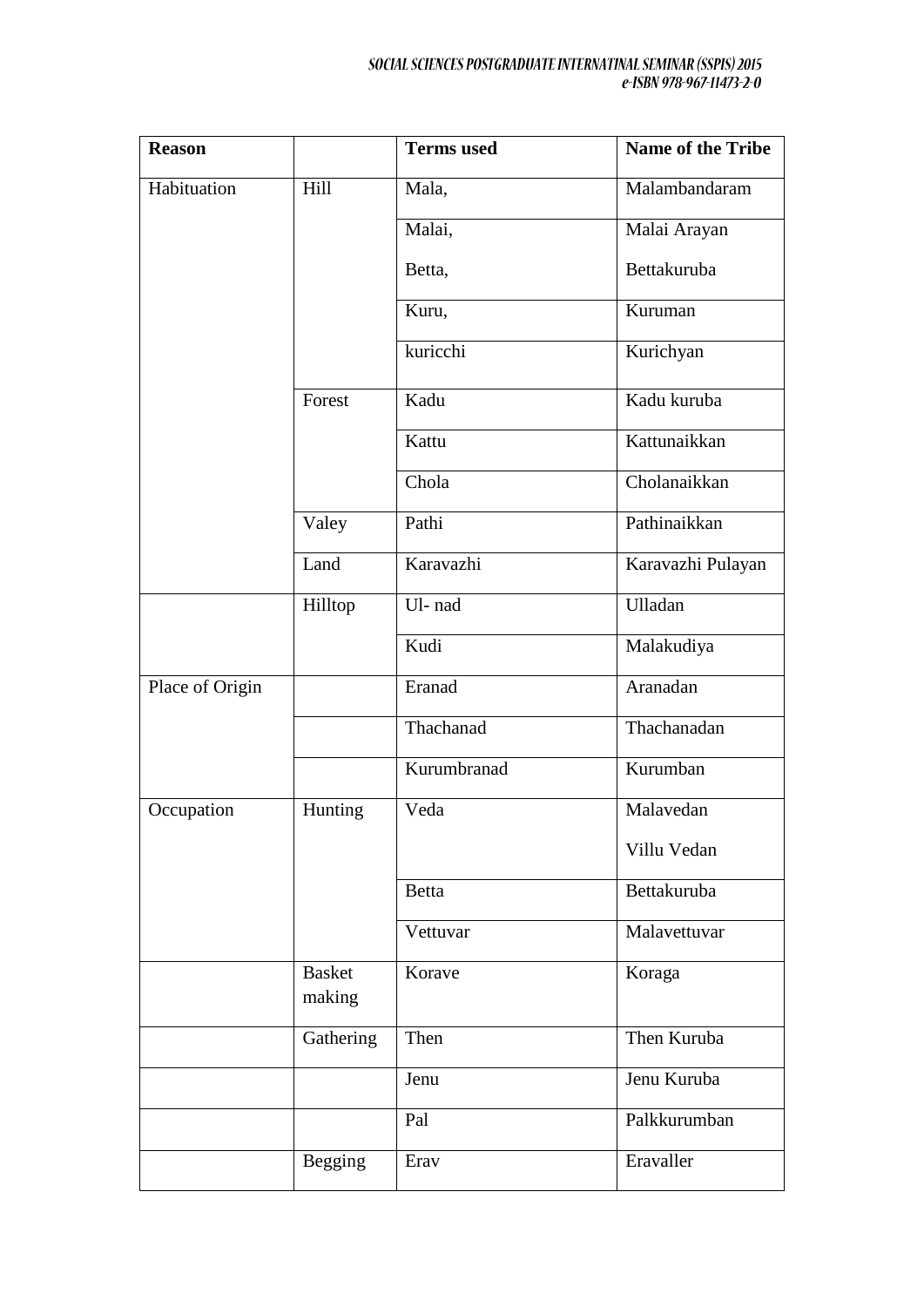#### SOCIAL SCIENCES POSTGRADUATE INTERNATINAL SEMINAR (SSPIS) 2015 e-ISBN 978-967-11473-2-0

|                               | Slavery           | Adiyan                                                                   | Adiyan        |
|-------------------------------|-------------------|--------------------------------------------------------------------------|---------------|
| Autochthony                   | Indigenous<br>man |                                                                          | Urali         |
|                               |                   |                                                                          | Ulladar       |
| Original<br>inhabitants       |                   |                                                                          | Muthuvan      |
|                               |                   |                                                                          | Malamuthan    |
|                               |                   |                                                                          | Mullakkuruman |
| <b>Social Status</b>          | King              | Kings of hill                                                            | Mala Arayar   |
|                               |                   |                                                                          | Malasar       |
|                               |                   | Kings of Forest                                                          | Chola naikkan |
|                               |                   |                                                                          | Kattunaikan   |
|                               |                   | Kings of Valley                                                          | Pathinaikkan  |
|                               | Owner             | Owner of the land                                                        | Kanikkaran    |
|                               | Superior          | Sovereign Kings of hill                                                  | Mahamalassar  |
|                               | Inferior          |                                                                          | Malakurava    |
| Appearance                    | Skin tone         | Dark                                                                     | Irula         |
|                               |                   |                                                                          | Karimpalan    |
| Basic of believing<br>deities | Paliyan           | The descendets of<br>Elath<br>Palichi, the wife of lord<br>Palany Muruka | Paliyan       |

#### *Kurichyan*

There are many theories regarding the etymological origins of the *Kurichyan* community. The name, some say, must have originated from *kuruchi, kurushi, kuri, kuru, kurumbi*. The name signifies 'mala/kunnu/hill' which interestingly means the same in Malayalam, Tamil and Kannada (all Dravidian languages). Hence, *Kurichyan* denotes 'people who live in the hills'.

Kuri + one who hails from there  $=$  kurichyan  $Kuri + chiyan = kurichyan$ Kuri + one who lives there  $=$  kurichyan Kurishi inhabitant = kurichyan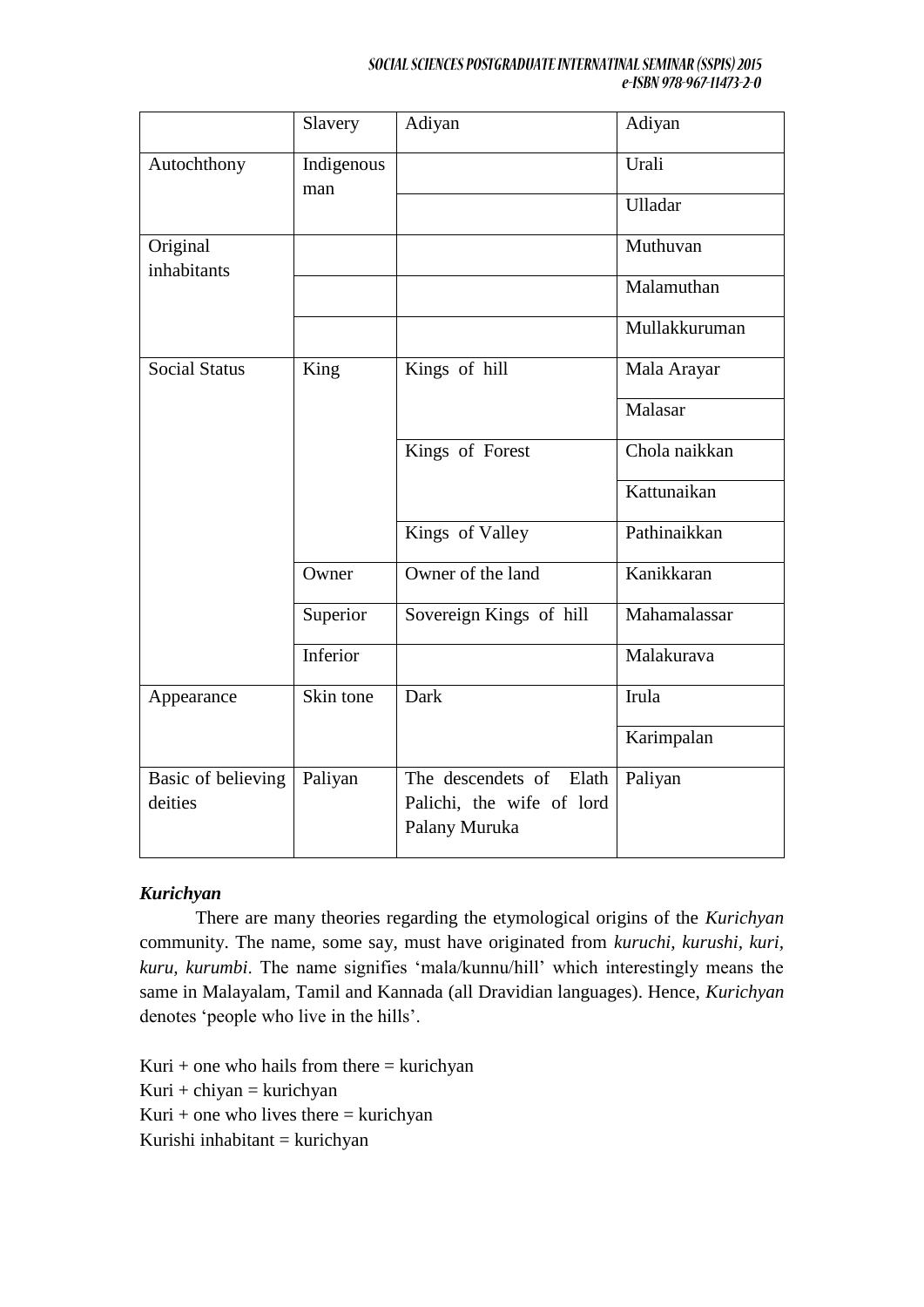The *Kurichyan* tribesen are expert hunters, not just in hunting animals but also in hunting down their enemies with their bows and arrows. *Pazhassi Raja*,the king of *Kottayam*, brought with him these very same Kari Nairs (the dark skinned nairs) from South Malabar to take part in his famed war exploits.

*Kurichyans* also share a belief that Kurichyans are those who always achieve what they set out to do i.e. hit their target *(kuri)*. Another shared belief according to another research theory is that *Kurichyans* are those who fix *(kurikkuka)* a date for hunting and effectively carry out the same on the said date.

All these theories -be it one who inhabits the hills, or an expert huntsman, or one hits the target- have equal importance when seen in terms of linguistics.

#### *Kuruman*

The name *Kuruman* has many tribal groups in South India. *Kuruman* in Malayalam becomes *Kurumban* in Tamil. Take for example the Kurumba gothras of *Palakkad*. In Kannada, *Kuruman* becomes *Kurumban* with derivatives such as *Jenukurumba, Kattukurumba, Bettakurumba* etc.

The tribal group in Wayanad are primarily known as *Kuruman*. There are three main branches:



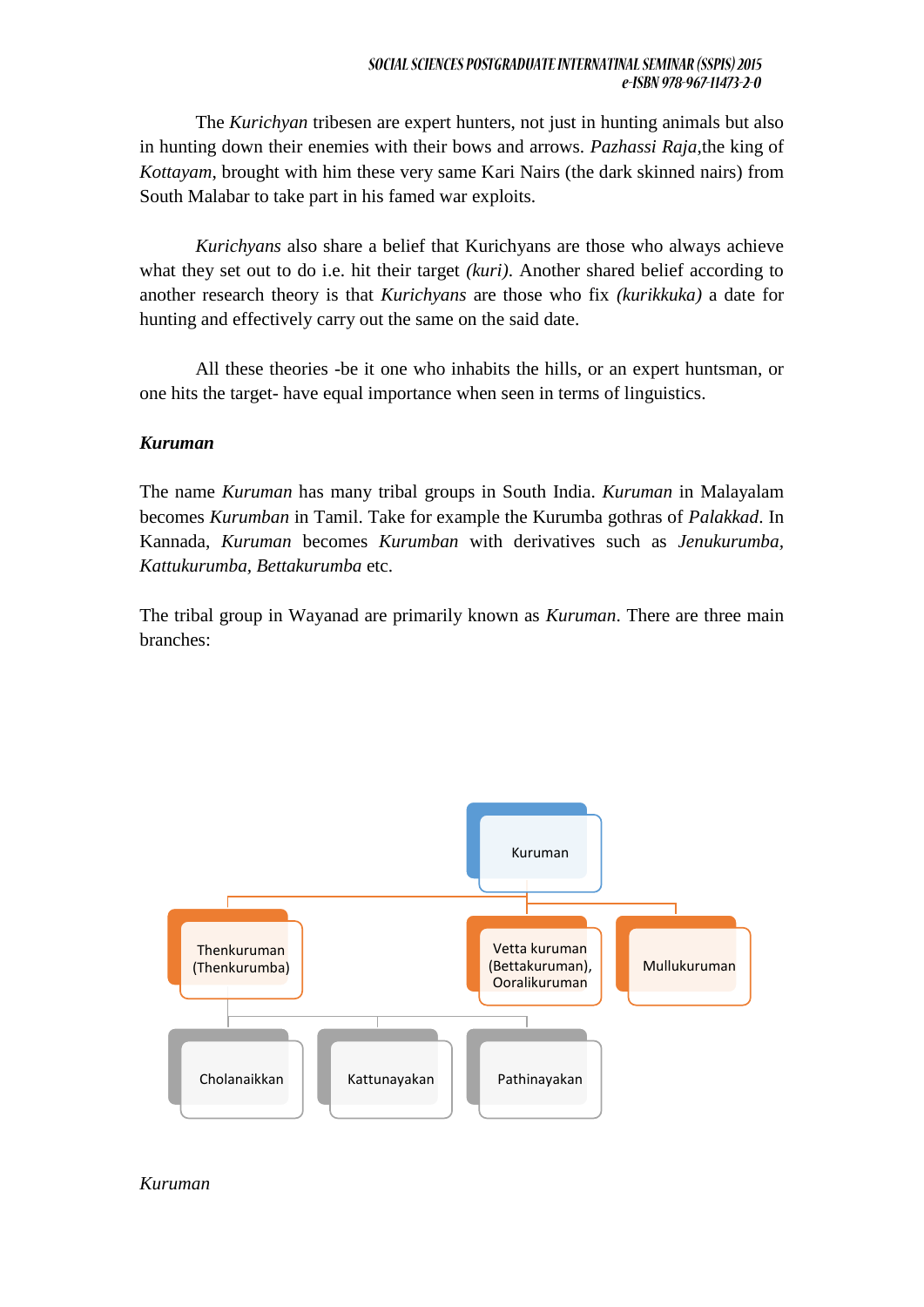The etymological roots of all these three terms of *Kuruman, Kurumban and Kuruban* all converge in the root word *Kuru.* One who lives in a *kuru (Hill)* is a *Kuruman.*

Towards the end of the *Chera-Pandya-Chola* era, many indigenous kings conquered the hilly regions with sheer brute force. All such tribal rulers are termed as Kurunila *Mannar* by Tamil linguists *Pingalmuni.* Rulers of the hills (*kunnugaludeh rajav*) got shortened to *Kurumar and* Kuruman in its singular form.

The *Kurumbanaadu* region lies close to *Wayanad. Kurumbanaattileh aalukal* (people of Kurumbanaadu) must have in the course of time got shortened to *Kurumbanaadan* which got further shortened to the present *Kurumban.* They are the descendants of the *Pallavas*, according to Thurston

# *Thenkuruman / Jenukurumba*

These tribesmen belong to a Particularly Vulnerable Tribal Group (PVTG) who earn their livelihood through traditional honey-gathering. *Jenu* in *Kannada* means honey. "The *Kuruba* is the name of the large shephered community of *Karnataka* plateau. In *Mysore* they devided in to *Urukuruba* and *Kadukuruba. Kadu Kuruba* are further divided in to *Betta kuruba* and *Jenu Kuruba"* (Misra 1975,P.i85)

Since honey-gathering is their traditional means of livelihood, these tribesmen naturally got the name of honey-gatherers i.e. *Thenkurumba or Jenukurumba*.

In Wayanad and Malapuram regions of Kerala, *Thenkurumban* is known as *Kattunayakan* or *Kattunaikkan* which could have meant to denote the Rulers of the forest. Every *Kattunayakan* had a territory assigned to him. This particular territory was known as *Chemmam or Gumpam*. All power was vested with the *Chemmamkaars*. Members of other territory *(Chemmam*) had neither entry to this territory nor access to the food resources available on that particular land.

*Cholanayakan* and *Pathinayakan* are the other versions of *Kattunayakan. Chola*  signifies inner woods/ thick dence forests. So *Cholanayakan* is one who dwells in the thick of the forests and who rules over it.

*Cholanaikkars* call themselves *Sholanaikkars* (King of the forests) or even *Malanaikkars* (King of the hills). *Pathinaikkars* too come from the same generic stock. The term denotes one who lives in a *Pathi* which signifies a hilly place of residence or a place of hiding or base of the hills. The members of this gothra are reluctant to mingle with outsiders. The mere presence of anyone other than their own have them fleeing off to the safety of caves or to the inner sanctum of the forests.

# *Bettakurumba*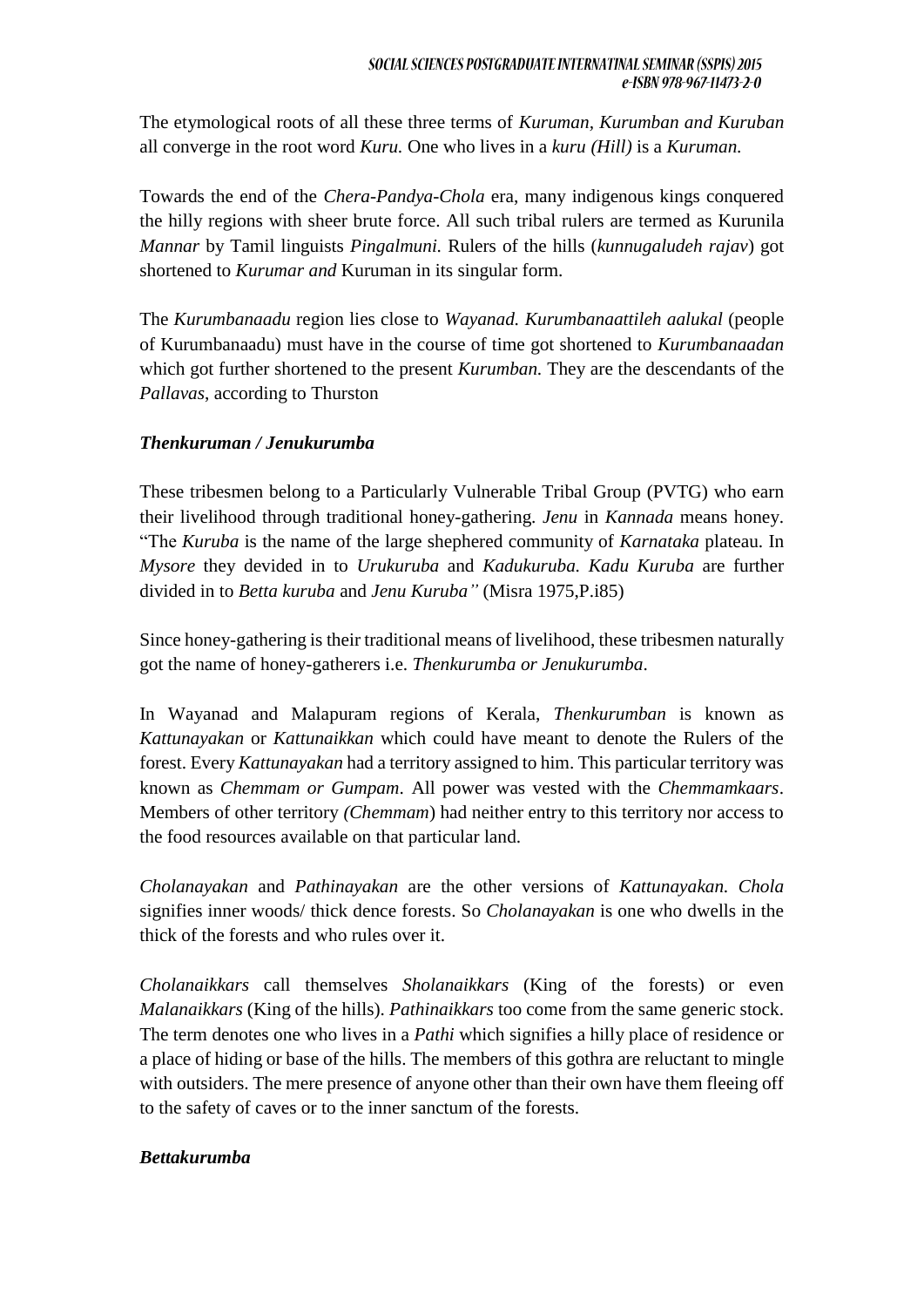They are also known as *Uralikuruman or Vettakuruman*. Betta derived from the word *bottu,* means hill. *Uralikuruman* is one who guards *(Aalunnavan*) his birthplace (Ur) or one in whom power is vested to rule.

*Vettakuruman*: *Vetta* means hill. Since they reside amidst the hills, hence the name according to some etymologists, while others opine that the term originates from their expertise as tree-cutters *(maram vettunavan).* Since master craftsmen and skilled carpenters can be found from among these tribesmen, others believe that it is their cutting expertise that must have got them their name. They are however lousy hunters. Iyer is the only one who -in his books- comes up with a different theory that they were forced to flee at the point of flickering torches aimed at them. Apart from that, almost all agree that craftsmanship and building expertise constituted their main source of livelihood. They themselves called as *nammanchanda* means our people.

#### *Mullukuruman*

There are several theories regarding the origin of the term *Mullu*. While Goplan Nair terms it as a synonym for thorn, Thurston is of the opinion that *Mullu* itself came from the word *mula* (bamboo) and these Kurumans are expert in making bow and arrow with the bamboo.

When attacked by other native rulers, these tribesmen escaped fleeing through thorny paths -that's why the name- goes one theory, while another attributes the origin of their name to their sharp warrior skills akin to that of a thorn.

Some others believe that *Mullu* came from the word *Moolam* which means basic or primitive. They are considered as the most primitive tribesmen in Wayanad. They are the original inhabitants (Dr. Prashant Krishnan,2013, P-5).

*Mulla Kuruman* are also known as *Mala Kuruman;* that means *Kurumans* of Hill. *Thachanadan Mooppan or Thachanadan*

This community name is derived from the combination of two terms. *Mooppan* means leader. So the name suggests one who is the leader of the *Thachhunadan* territory. So *Mooppan* can denote leader as well as one who hails from *Thachunadu.*

If we examine *Thachunadan* more closely, we realize that the term originated from the root word *thachu* which means *thallu* (beating), thereby signifying those who fled a beating.

So *Thachhunadan Moopan* is a Chieftain who wields power to beat his opponents or subjects.

Since *thachhu* is also synonymous with wood-work or carpentry, the term could refer to the leader of carpenters; however since carpentry is not a source of livelihood for these tribesmen, this theory does not hold good.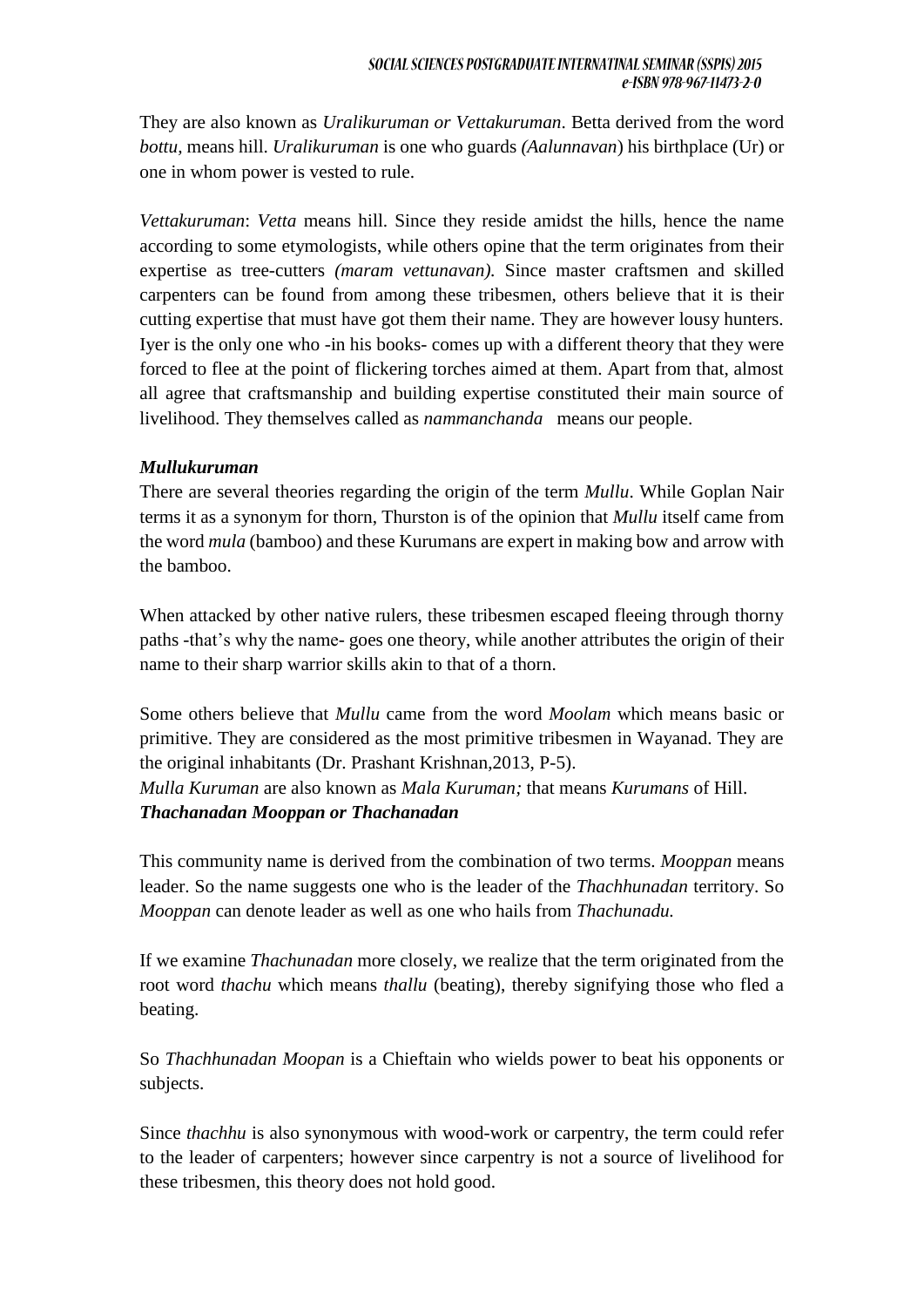## *Adiyan*

*Adiyan* means a slave, one who is subservient to those in power. Until the Slavery Abolition Act of 1976, these tribesmen were sold as slaves in the cattle-market, hence the name *Adiyan*. They were earlier called *Ravuler* which meant our own men, but with the passing of time, their status as slaves reinforced *Adiyan* as their gothra name too.

## *Paniyar*

Even this name has the nature of the livelihood of these tribesmen reflected in its etymological roots. Paniyar is one who slogs in the fields, farms and granaries of their feudal lords, a servant or slave. *Pani* means work.

## *Wayanad Kadar*

The name etymologically refers to foresters who live in Wayanad or primitive folks who are closely linked to forests or tribesmen who reside in forests, with the plural term Kadar referring to the tribe as a whole. Kadu means forest.

## **7..Conclusion**

When one considers the tribes of Kerala in general and that of Wayanad in particular, it is seen that the names of their *gothras* or communities reflect the geographical traits of their living boundaries, their source of livelihood and their status in society. These names do not reflect their own interpretation of their identity within their community, but are rather a commentary on their relation with the ruling class or other outside elements.

They are often destined to be known to the rest of the world by the names bestowed on them by successive governments or those in power. With just a word i.e. their gothra name, a host of characteristic traits of that particular gothra or community can be conveyed to outsiders. In-depth etymological studies of these names shed light on their status in society, their means of livelihood, the land and its physical features where they reside etc. Hence etymological research on such tribal names is an integral part of cultural studies.

# **Appendix**

#### List of Informants

Kariyan, Kalan, Sindhu Krishnadas, Chomy, keli, Mari, Vellan, Jayanthi, and Ravisankar

#### **Acknowledgement**